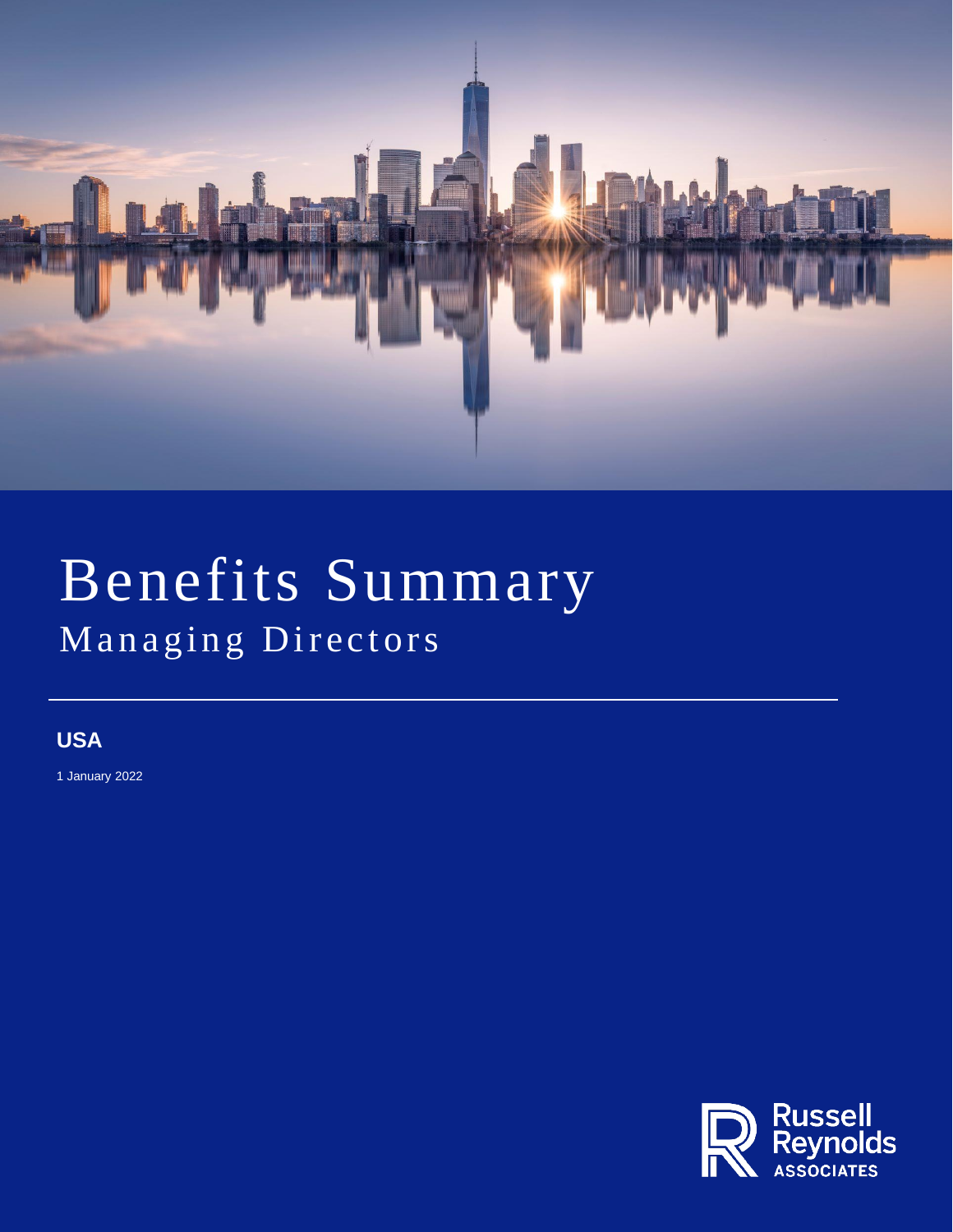## Benefits Videos

For a more thorough overview of the firm's benefits, please [click here](https://www.russellreynolds.com/benefitsvideos) to watch our benefits videos, or scan this QR code with your smartphone or tablet:



## Paid Time Off (PTO)

Paid time off is subject to terms and conditions in the PTO policy found in the Employee Handbook and is accrued as follows:

| <5 years of service |                | > 5 years of service |                | > 10 years of service |                |
|---------------------|----------------|----------------------|----------------|-----------------------|----------------|
| Per year            | Per Pay Period | Per year             | Per Pay Period | Per year              | Per Pay Period |
| 20 days             | $1.67$ days    | 22 days              | $1.84$ days    | 25 days               | 2.084 days     |

## Sick Time / Sick Bank

In recognition of the professional environment in which we work, RRA does not have a fixed number of sick days.

**Sick Bank:** Up to five (5) sick days\* in a calendar year may be used for the following reasons:

- The employee needs to get a medical diagnosis, care or treatment for his or her mental or physical illness, injury, or condition or if he or she needs to get preventive medical care.
- The employee must care for a family member who needs medical diagnosis, care or treatment of a mental or physical illness, injury, or health condition, or who needs preventive medical care.
- The employee needs to care for a child whose school or childcare provider closed due to a public health emergency.
- The employee or the employee's family member is a victim of domestic violence, sexual assault or stalking.
- *\* Up to (9) sick days if you work in one of the California offices*

### Maternity Leave

Any RRA employee may request a leave of absence, with full salary and benefits for a period of 16 weeks. This consists of eight (8) weeks of Pregnancy and eight (8) weeks of Parental leave. This leave runs concurrent with the Firm's STD, FMLA and PFL.

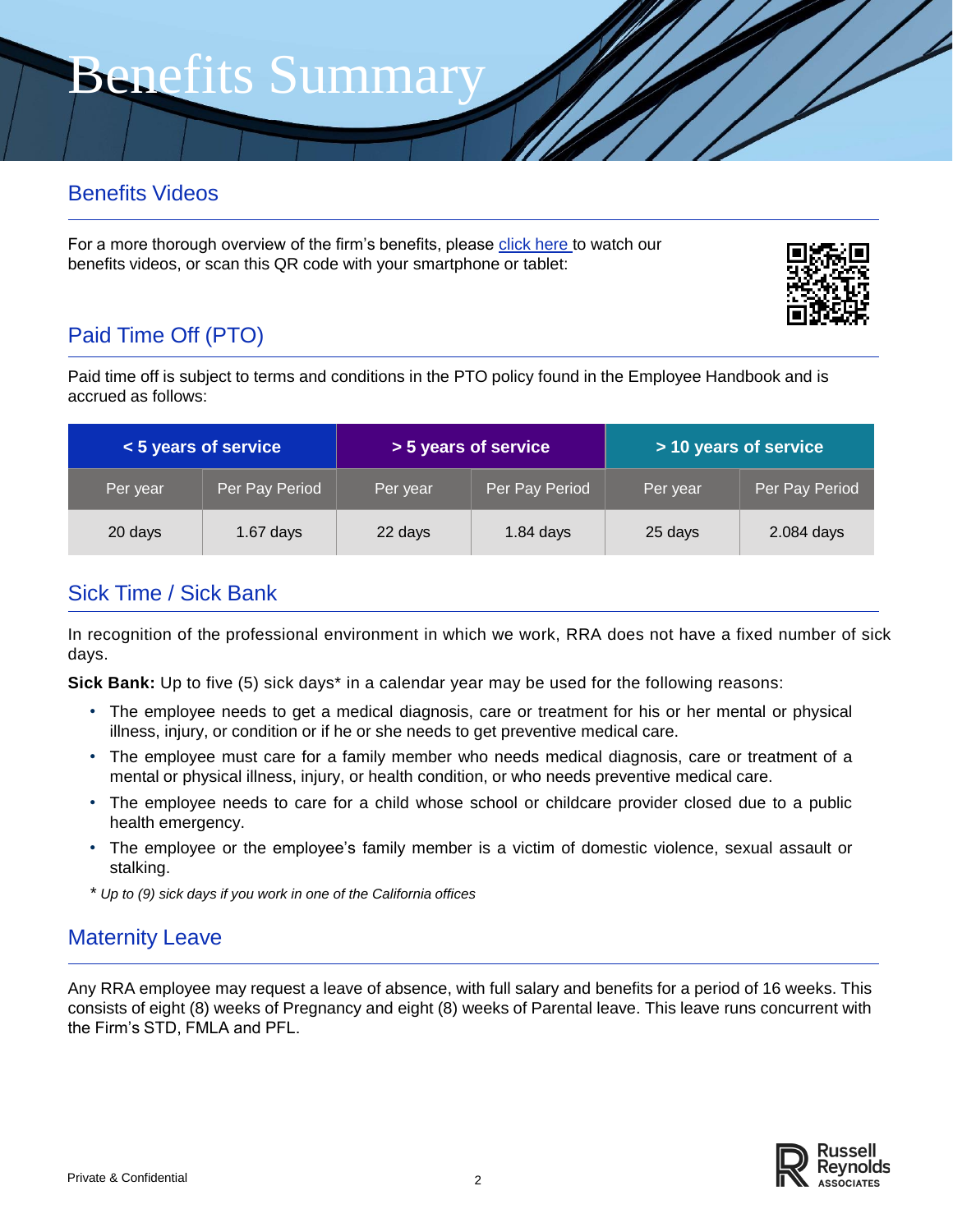## Parental Leave / State Paid Family Leave\*

Any RRA employee may request a leave of absence, with full salary and benefits, for a period up to eight (8) weeks for the care or rearing of a child, or adoption of a child. Please note this leave runs concurrent with the Firm's FMLA and state PFL.

\* *Employees based in certain states are eligible for their state's Paid Family Leave, which provides additional time. Details a re provided in the Employee Handbook upon hire.*

## Medical, Dental & Vision

You and RRA share in the cost of your health-related benefits, with RRA paying more than 75% of the premium for medical coverage. Our plans are currently underwritten by Cigna and offer a choice between four (4) medical plans as well as a dental and a vision plan. Employee contributions for these plans are withheld on a pre-tax basis. Our medical options all cover identical services and have identical participating providers; the difference between them is the extent to which you and Cigna share costs. We encourage you to review the side-by-side comparison and rate sheet found on the prehire portal in order to make an informed decision that meets the needs of you and your family. Additional tools, resources and support can be found on [www.mycigna.com](http://www.mycigna.com/)

### Medical Expense Reimbursement Plan (MERP)

The MERP is a supplemental medical plan for MDs. It is designed to provide additional reimbursement for certain medical expenses over and above those covered by the firm's base health plans. This is coverage underwritten by BeniComp and provides you with up to a \$50,000 annual benefit. **There is a two-year waiting period from date of hire for the MERP plan**

## Medical Flexible Spending Account (MFSA)

The FSA enables plan participants to pay for uncovered medical expenses on a pre-tax basis. You can set aside up to \$2,850 of pre-tax dollars to be withheld from your earnings during the 2022 plan year. You can then withdraw money as reimbursement for any medical expenses you have paid out of pocket (e.g., copays, deductibles, coinsurance, medicine, contact lenses, etc.) for yourself or anyone on your medical insurance plan. Claims can be paid by using the debit card that will be issued by Cigna.

## Dependent Care Flexible Spending Account (DFSA)

RRA offers you an opportunity to pay for dependent care expenses with pre-tax earnings. Each year, you can set aside up to \$5,000 of pre-tax dollars to be withheld from each paycheck. You then submit a claim for reimbursement of eligible expenses. Expenses eligible for reimbursement include dependent care expenses that enable you and/or your spouse/partner to work or attend school full-time. This applies for children under age 13 or for family members of any age who cannot care for themselves and whom you claim as a dependent.

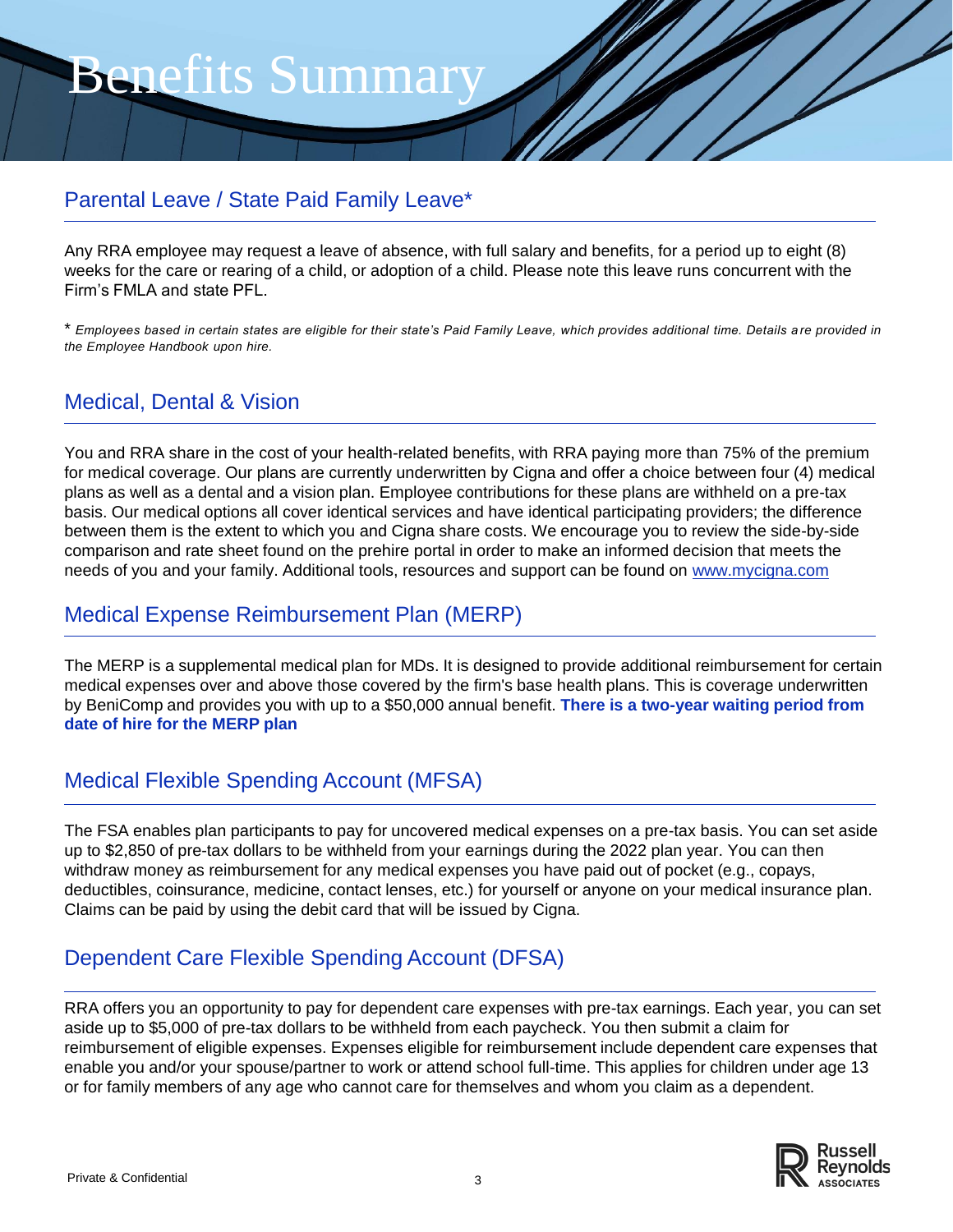## Life Insurance and Accidental Death & Dismemberment (AD&D)

RRA provides a guaranteed issue life insurance policy in the amount of \$1,500,000. AD&D coverage is also provided in the same amount.

#### Supplemental Life Insurance

You will have the option of purchasing additional life insurance for yourself at group rates in increments of \$50,000 up to \$1,000,000 with Evidence of Insurability. You will also have the opportunity to purchase life insurance for your spouse in increments of \$10,000 up to \$250,000 by answering a few medical questions. In addition, dependent child coverage is available in \$5,000 or \$10,000 increments and does not require Evidence of Insurability.

### Short-Term Disability (STD)

Short-Term disability is intended to cover a percentage of your lost salary should injury or illness prevent you from working for more than a few days. The coverage is short-term because it lasts for a finite period – less than 180 days. RRA sponsors a short-term disability plan that provides you with benefits equal to 100% of your base salary for the first 28 consecutive calendar days of a disability. If you are considered by Unum to be totally disabled due to an injury or illness and that disability lasts beyond 28 days, RRA will pay you benefits equal to 60% of your base salary for the duration of the disability or until 180 days have elapsed, satisfying the long-term disability elimination period.

## Long-Term Disability (LTD)

Long-term disability helps replace your income if you become disabled and cannot work for an extended period. RRA sponsors a long-term disability plan that provides you with 60% of your base salary up to \$15,000 per month after you have been disabled for 180 days. Given the firm pays the premium, the employee must pay income tax on any benefit they collect in the event of a claim. The benefits last until you can go back to work or for the number of years stated in the policy.

### Supplemental Long-Term Disability (LTD)

You will also have the option of purchasing supplemental long-term disability on a post-tax basis. This coverage provides you with 60% of your total compensation (base + bonus) up to \$35,000 a month after a 90-day elimination period.

## Voluntary Long-Term Care Insurance (LTC)

LTC is the care given to an individual when they are unable to function independently due to a chronic illness/injury or loss of two or more of the six Activities of Daily Living (feeding, dressing, bathing, toileting, continence and transferring). RRA offers you the opportunity to purchase LTC insurance for yourself, your spouse, your parent or parent in-law, or your grandparent or grandparent in-law on a voluntary basis.

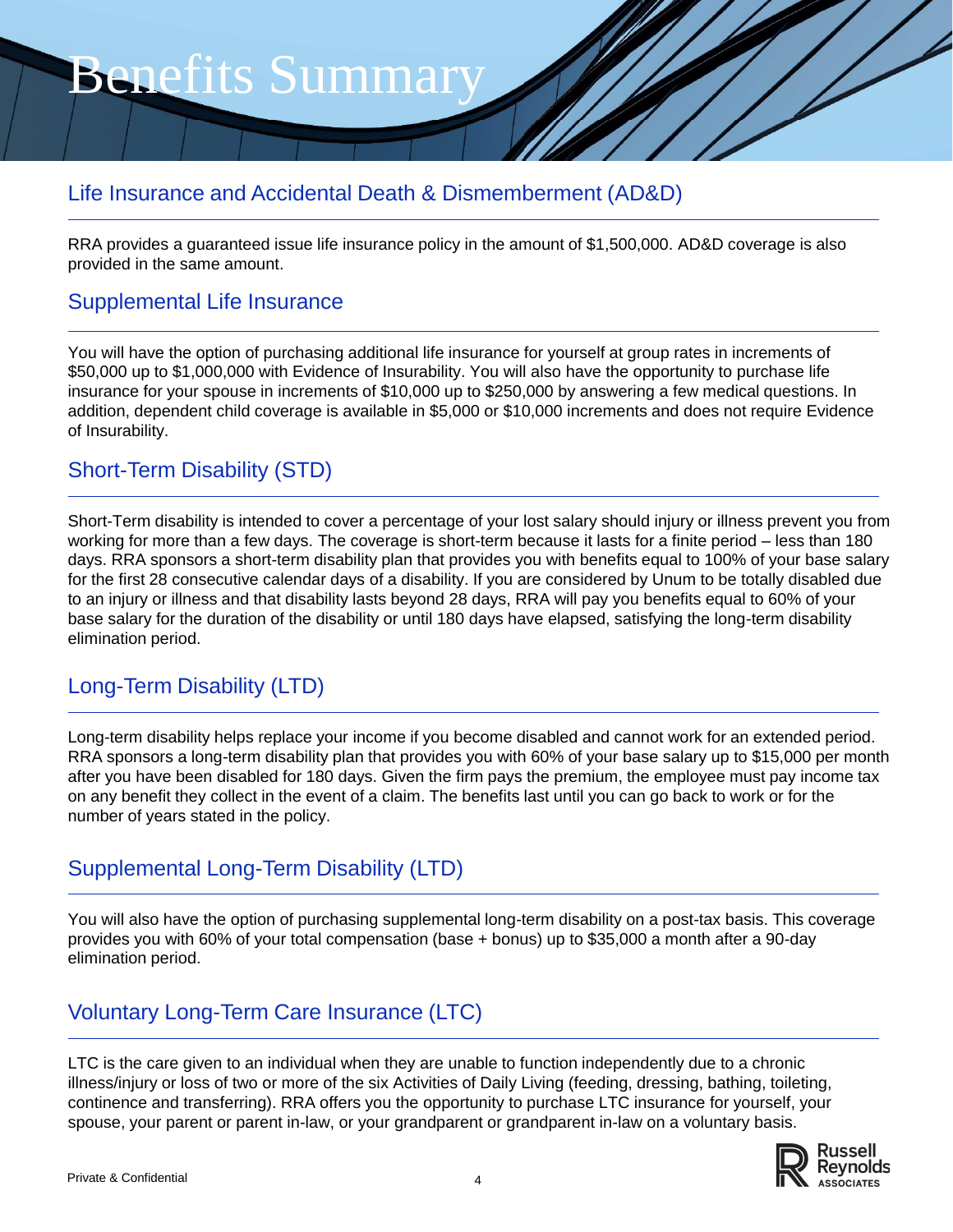### Critical Illness Insurance

RRA has partnered with MetLife to make Critical Illness Insurance coverage available to you and your family as a supplement to your existing benefits. Critical Illness Insurance provides you and your family with additional financial resources if you have a critical illness, including cancer, heart attack, stroke and/or organ transplant. The plan pays a lump sum amount based on the condition, and you can spend that money however you wish.

## Hospital Indemnity

A voluntary benefit available through MetLife that pays you and your eligible family members a cash allowance in the event of hospital, ICU or rehab admission. These funds can be spent as you see fit.

#### Accident Insurance

RRA is partnered with MetLife to offer Accident Insurance coverage to you and your family as a supplement to your existing benefits. Accident Insurance allows you to focus more on your recovery and less on your finances by providing you with a lump sum to use as you see fit. You can use the funds to help pay for any of the out-ofpocket expenses you incur as a result of the accident, such as insurance deductibles, copays, transportation to/from medical centers and more.

### 401(k) Plan & Profit-Sharing Contribution

All eligible employees can begin contributing to the 401(k) plan immediately upon hire. If you do not enroll on your own, you will automatically be enrolled the month following 60 days of employment at a rate of 6% of base salary per pay period. To change this rate or decline enrollment altogether please contact Fidelity at www.401K.com or at 1-800-835-5087, within the first 60 days of employment.

**Matching Contribution:** Beginning the quarter following your one-year anniversary date of employment, RRA will match 50% of your contribution up to 6% of your annual base salary. (e.g. when you contribute 6% of your base salary, the firm will match 50% of that.)

**Profit-sharing:** U.S. employees who are at least 21 years of age are eligible for the profit-sharing plan starting in the first quarter following their one-year anniversary date of employment. (e.g. you are eligible to receive the 2022 profit-sharing contribution if you have reached your one-year anniversary date of employment by October 1, 2022 and are employed on December 31, 2022.)

**Maximum Contribution:** In 2021, the most you can contribute to a 401(k) is \$20,500; that limit increases to \$27,000 if you are 50 or older. Employer contributions are on top of that limit. These limits are set by the IRS and subject to adjustment each year.

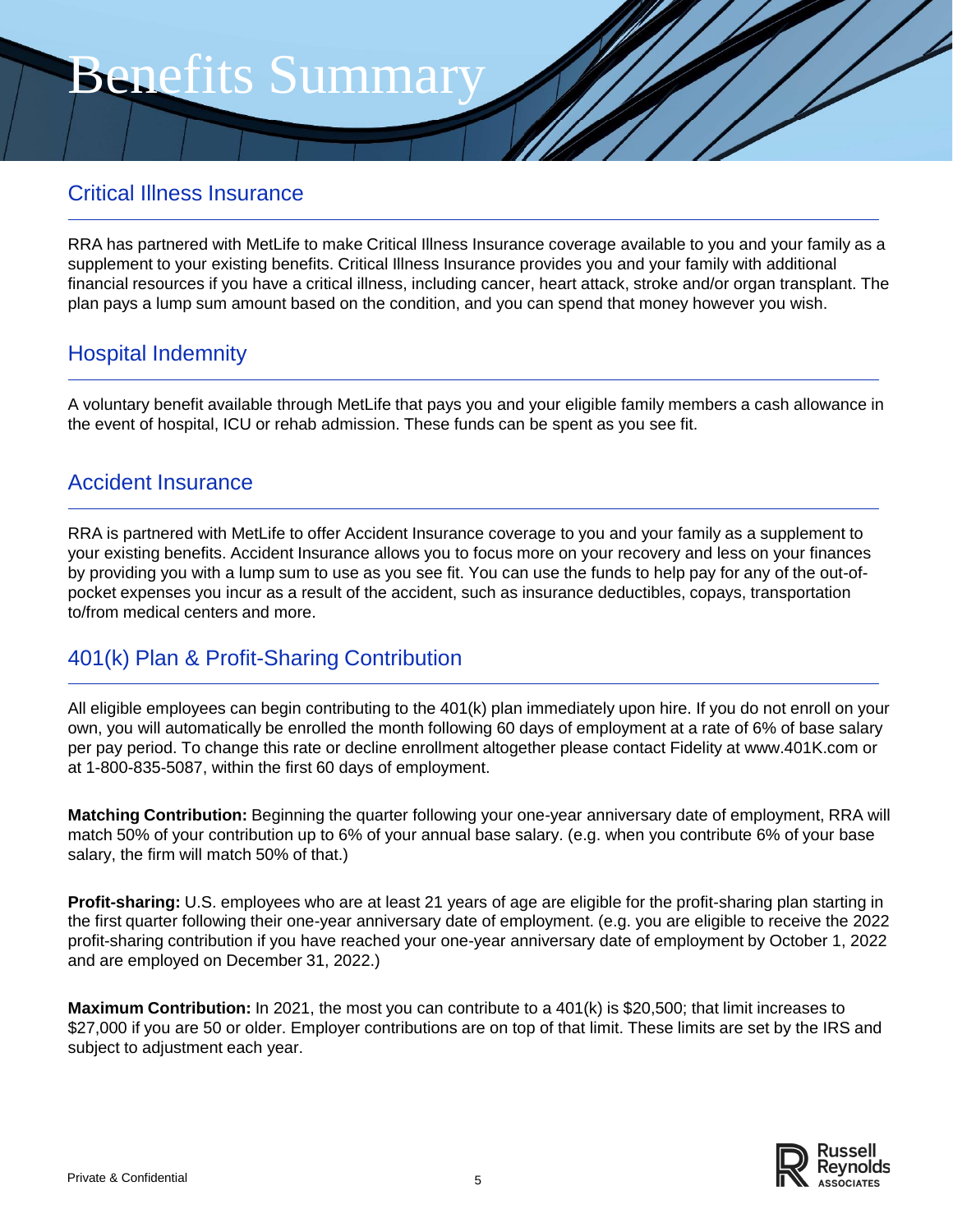## 401(k) Plan & Profit-Sharing Contribution (continued)

**Asset Allocation:** To maximize your savings, you will need to understand the types of investments offered, which are best suited for you, and how to manage your account. Our plan provides a variety of options and providers that range from conservative to aggressive approaches. Before choosing, consider your risk tolerance, age and the amount you will need to retire. You will want to be sure to diversify your investments to mitigate risk. Once you have established a portfolio, monitor its performance and rebalance when necessary. Please be sure to visit Net Benefits regularly at www.401k.com to take advantage of the various tools, calculators and on demand content that Fidelity has created.

#### MetLaw Legal Plan

MetLaw, is a voluntary group legal plan available through Hyatt Legal Plans, that provide you and your family with convenient and affordable access to a highly qualified network of attorneys from carefully selected participating law firms.

### Identity Theft Protection

ID Watchdog, a leader in providing identity theft protection services including identity monitoring, alerting and resolution services, provides the firm's Identity Theft Protection Services. Should your identity be compromised, their certified resolution experts will step in and work on your behalf to fully restore your identity to its pre-theft condition. ID Watchdog also includes up to \$1,000,000 in expense reimbursement insurance.

#### Education Assistance

Any full-time employee is eligible to participate in the education assistance program. To qualify, you must be employed with the firm for one (1) year for an undergraduate degree or two (2) years for an advanced degree. In addition, you must be employed with the Firm at the beginning and at the end of the semester to qualify for reimbursement. Additional details of the education assistance policy are contained in the Employee Handbook.

## Bright Horizons Care Advantage

Bright Horizons Care Advantage® benefits include: Backup childcare; backup adult/elder care; and free access to a database of nannies, sitters, elder care and pet sitters. In the event an employee experiences a disruption in their child/elder care, they are eligible for 15 days of backup care. In addition, new parents qualify for an additional 10 days of Infant Transition Care. For care delivered at a center, employees are responsible for the following:

- \$15 co-pay per day to care for a single child
- \$25 co-pay per day to care for multiple children
- \$6 per hour for in-home care

For more detailed information, you can view this video at: <https://www.brainshark.com/brighthorizons/RRABHCA>